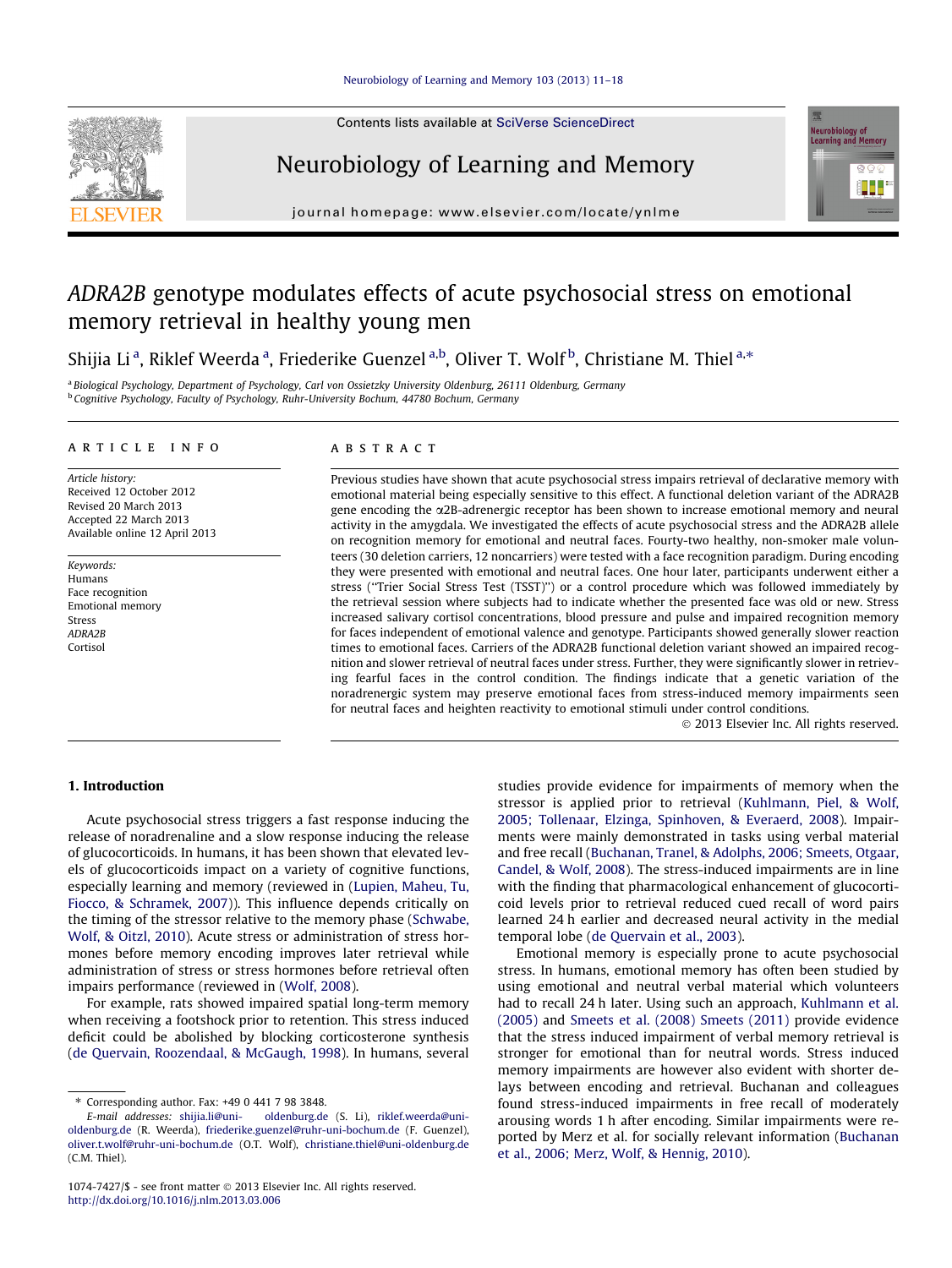Several studies investigated the interaction between glucocorticoids and noradrenaline with respect to encoding of emotional memories. These findings suggest that an interaction of these two endogenous modulators impacts on neural activity in hippocampus and amygdala, increasing memory for emotional items ([Kukolja, Klingmuller, Maier, Fink, & Hurlemann, 2011; van Stege](#page--1-0)[ren, Roozendaal, Kindt, Wolf, & Joels, 2010](#page--1-0)). Whether changes in noradrenergic activity also impact on retrieval of emotional memories is less well understood. While some studies, like ([Tollenaar,](#page--1-0) [Elzinga, Spinhoven, & Everaerd, 2009\)](#page--1-0) did not find any evidence for impaired memory after blockade of noradrenergic activity with propanolol prior to retrieval, others found that the drug reduced retrieval of emotional material, an effect which was still evident 24 h later in the absence of the drug ([Kroes, Strange, & Dolan,](#page--1-0) [2010\)](#page--1-0). [De Quervain, Aerni, and Roozendaal \(2007\) and de Quervain](#page--1-0) [et al. \(2007\)](#page--1-0) further investigated the interaction of propranolol administration and acute stress on recall of emotionally arousing words. They found that noradrenergic blockade alone did not affect recall of emotional or neutral words, but prevented the impairment of emotional memory induced by cortisone treatment.

Additional evidence for a role of noradrenaline in emotional memory comes from genetic studies. A functional deletion variant of the ADRA2B gene which is characterised by a loss of three glutamic acid residues (301–303) in the third intracellular loop encoding the  $\alpha_2$ B subunit of the noradrenaline receptor, acts as a loss-offunction variant and increases noradrenaline availability. Behaviorally it has been shown that deletion carriers have enhanced memory for emotional pictures and it was suggested that this effect is due to an emotional arousal-induced activation of noradrenergic neurotransmission [\(de Quervain, Aerni, et al., 2007; de](#page--1-0) [Quervain, Kolassa, et al., 2007](#page--1-0)). fMRI data suggest that deletion carriers exhibit increased neural activity in the amygdala during encoding of emotional pictures ([Rasch et al., 2009](#page--1-0)). Further, acute stress induced by showing short movie clips with highly aversive content, increased phasic amygdala responses to dynamically morphing emotional faces in deletion carriers but not in non-carriers. This suggests that stress modulates amygdala processing in a genotype specific way ([Cousijn et al., 2010](#page--1-0)). However, whether acute stress shows different effects on emotional memory as a function of ADRA2B receptor polymorphism is still unknown.

The present study aimed to investigate whether acute psychosocial stress differentially impacts on recognition of neutral and emotional material as a function of ADRA2B genotype. Participants performed a recognition memory task for neutral and negative emotional faces and were exposed to the Trier Social Stress Test (TSST) [\(Kirschbaum, Pirke, & Hellhammer, 1993\)](#page--1-0) prior to memory retrieval. We expected to find impaired memory retrieval after stress, especially with respect to emotional faces. Further, we expected a genotype specific modulation of memory retrieval.

#### 2. Materials and methods

### 2.1. Participants

Forty-five young, healthy men between 18 and 30 years of age  $(23.63 \pm 0.44)$  and a body mass index between 18 and 25 participated in this study. None of them suffered from any acute or chronic disease or took medication. The study was approved by the ethics committee of the University of Oldenburg, and subjects provided written informed consent. Data of one participant were excluded because of a high number of missed responses (50% missed), and data of two participants were excluded due to technical failure. Of the remaining 42 subjects, 21 subjects were heterozygous and 9 subjects were homozygous carriers of the deletion variant of ADRA2B. 12 subjects did not carry the deletion variant. As in related studies ([Cousijn et al., 2010; Rasch et al., 2009\)](#page--1-0), we treated homozygote and heterozygote carriers of the deletion variant of  $ADRA2B$  ( $n = 30$ ) as one group (deletion carriers).

#### 2.2. Design and procedure

We combined a standardised psychosocial stress protocol with a face recognition memory task which consisted of an encoding and retrieval phase separated by 75 min (including a 60-min-break and a 15-min psychosocial stress test). Due to the high difficulty level of the task we refrained from a longer delay between encoding and retrieval. Stress or a respective control procedure was applied in a within subject cross over design prior to retrieval. Stress and control sessions were separated by approx. 1 week. Testing took place between 8:30 a.m. and 2:30 p.m. Behavioural, physiological and subjective data were collected in order to measure stress effects and potential stress by genotype interactions.

#### 2.3. Psychosocial stress

We used the Trier Social Stress Test (TSST) ([Kirschbaum et al.,](#page--1-0) [1993\)](#page--1-0), which is a standardised and well established treatment to induce psychosocial stress in a laboratory setting. After an anticipatory preparation period, participants had to perform a free speech in front of a committee (fictitious job interview), followed by a mental arithmetic task (counting backwards from 2043 in steps of 17). Each of the three periods lasted 5 min whilst participants were video and voice recorded for potential post-analysis. This protocol is a combination of social-evaluative threat and an uncontrollable situation, which is consistently associated with a significant cortisol increase in saliva and blood [\(Dickerson & Kem](#page--1-0)[eny, 2004\)](#page--1-0). The uncontrollable and evaluative aspects were omitted in the control condition, where participants had to perform a free speech (about a recently experienced motion picture or book) and an easy mental arithmetic task (counting forwards from zero in steps of 15) in an empty room without committee and recording (description of the placebo TSST see [\(Het, Rohleder, Schoofs, Kirs](#page--1-0)[chbaum, & Wolf, 2009\)](#page--1-0)).

### 2.4. Face recognition memory task

We used a face recognition memory task since emotional faces strongly activate the amygdala ([Dolcos, LaBar, & Cabeza, 2005\)](#page--1-0) and since neutral and emotional stimuli are well comparable in terms of visual input.

## 2.4.1. Face databases and preparation

Neutral and emotional faces were selected from several databases such as KDEF ([Lundqvist, Flykt, & Oehman, 1998\)](#page--1-0), Nimstim ([Tottenham et al., 2009](#page--1-0)), 2D facial emotional stimuli ([Gur et al.,](#page--1-0) [2002\)](#page--1-0), Ekman ([Ekman & Friesen, 1976\)](#page--1-0), MITCBCL face recognition database ([Weyrauch et al., 2004\)](#page--1-0), [PICS and Essex face database](#page--1-0) (see acknowledgement). The hair was removed and faces were converted to grey scale and a size of 85 (width)  $\times$  127 (height) pixels with Corel DRAW Graphics Suite 12. All faces were presented on a grey background. Even though faces were already classified in the databases used we performed another rating of the final set of faces used in this study by a separate set of volunteers. Ratings were made according to type of emotion (fear, disgust, neutral, other) and emotional expressiveness (rated from 1 to 4) according to ([Goeleven, Raedt, Leyman, & Verschuere, 2008,](#page--1-0) [Treese,](#page--1-0) [Brinkmann, & Johansson, 2003](#page--1-0)). Emotional faces were rated on average by 53.57% of volunteers as fearful, 32.86% of volunteers as disgust, 13.57% of volunteers as showing another negative emotion. On average, 63.5% of volunteers rated the faces as showing a